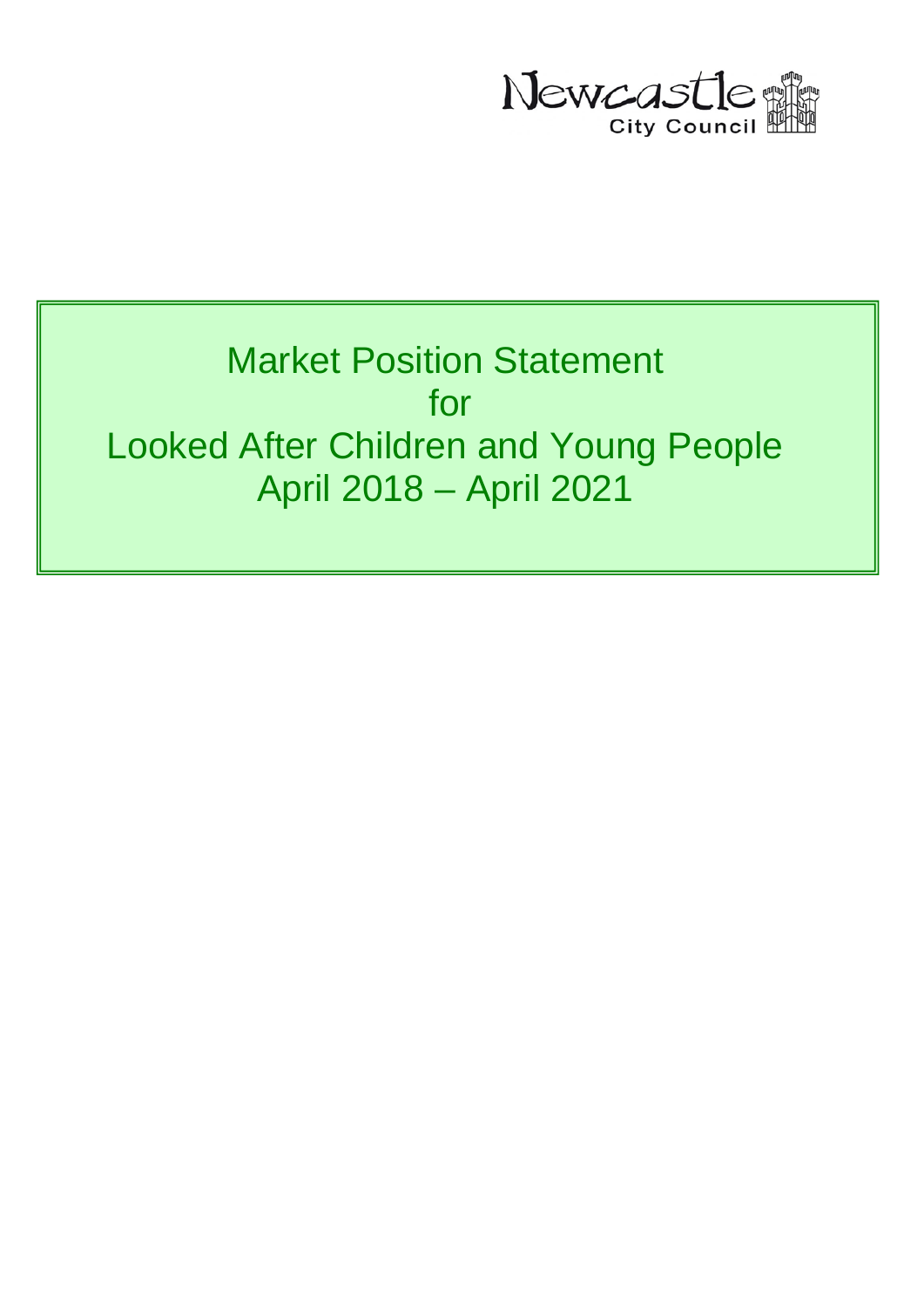#### **Drivers for Change**

'Securing Sufficient Accommodation for Looked After Children' statutory guidance came into effect in April 2011, which requires local authorities to be able to access sufficient accommodation, where possible, in their locality ('the Sufficiency Duty'). The sufficiency duty requires local authorities to do more than simply ensure that accommodation be 'sufficient' in terms of the number of beds provided. They must have regard to the benefits of securing a range of accommodation through a number of providers. The accommodation must also meet the needs of children and young people

#### What is a Market Position Statement?

Market Position Statements are designed to help care and support providers and the people who use care and support services in Newcastle understand what services are currently on offer in the City and also what we think these services should look like in the future. We are producing a range of these documents looking at different client groups and service models in the City.

In developing these documents we speak to people that use Social Care services, the people that work in services and the organisations that run them to understand what they think of what's currently on offer and how they would like to see it change. We want to use these documents as the start of a conversation with providers, carers and people who use services, about the vision for the future of our Social Care market in Newcastle.

This document represents our **Looked After Children Sufficiency Statement.** It is part of a suite of documents that provide the key information and statistics on needs, demand and trends for the city. It should therefore be read in conjunction with:

- the Newcastle Future Needs Assessment
- The joint Wellbeing for Life Strategy

The other Market Position Statements we have developed or are developing.

Links to these documents can be found at [https://www.newcastle.gov.uk/business/tenders-contracts-and](https://www.newcastle.gov.uk/business/tenders-contracts-and-procurement/market-position-statements)[procurement/market-position-statements](https://www.newcastle.gov.uk/business/tenders-contracts-and-procurement/market-position-statements)

#### Who is it for?

This document is aimed at:

• existing and potential providers of placement services for Looked After Children, who will be able to use the information to develop their business plans to best support children and young people who are Looked After. Providers can learn about our intentions for what services in Newcastle will look like and use this to inform their own planning for the future;

• community stakeholders, including children and young people who are Looked After and their carers, to understand and shape the direction of travel in Newcastle;

• voluntary and community organisations and community and faith groups who make a key contribution to building and maintaining individual and community independence. We hope these partners, who may or may not deliver commissioned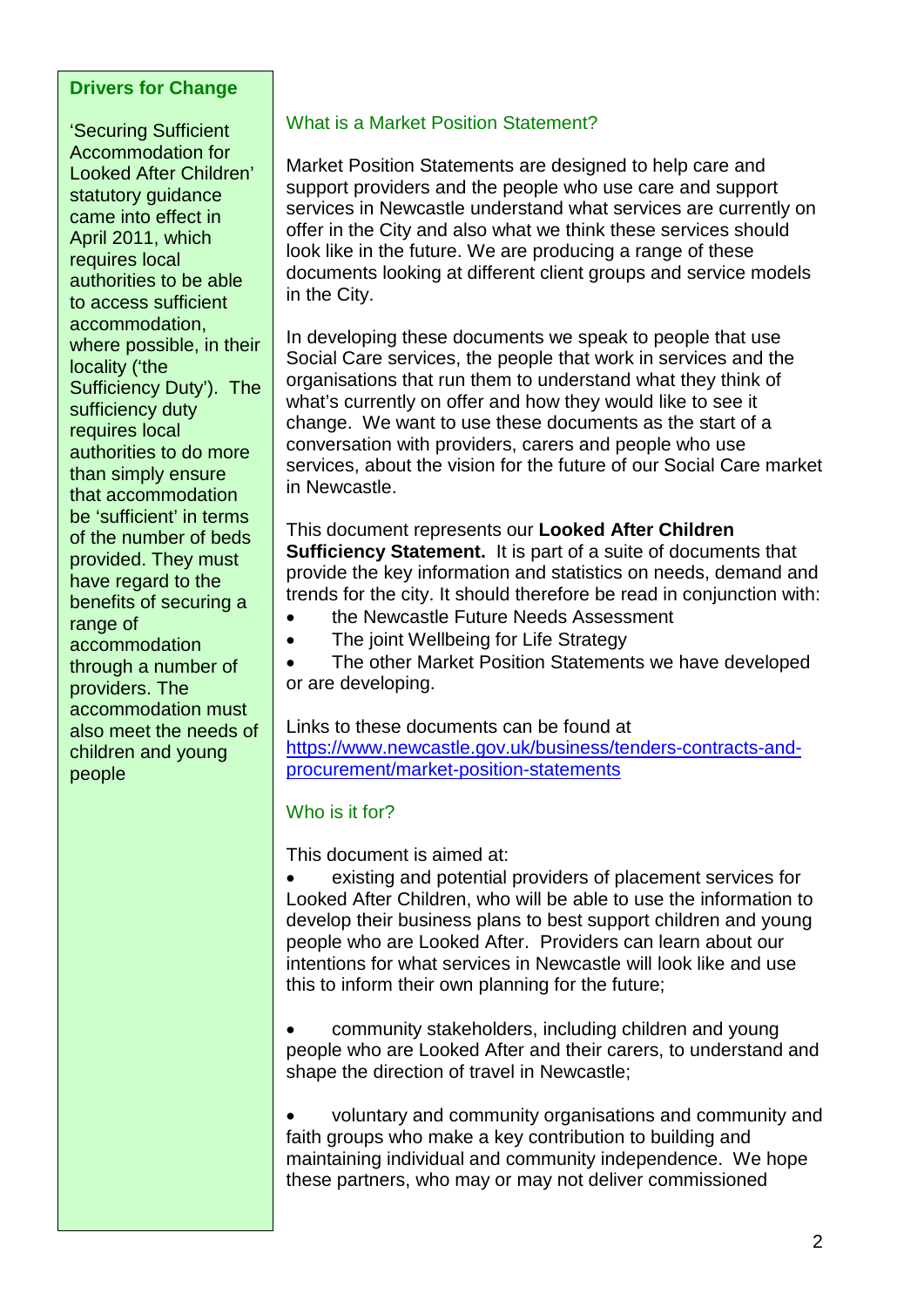As a Corporate Parent Newcastle City Council needs to demonstrate how it meets its Sufficiency Duty as well as planning for how it will continue to meet it in the future. The Council needs to ensure there are sufficient appropriate placements available to meet the needs of children and young people who are Looked After, both those looked after now and to meet future demand.

services, will be able to use the Position Statement to understand how their offers support children and young people who are Looked After;

health and education colleagues, who will be crucial partners in ensuring appropriate health and educational interventions are delivered alongside social care interventions to support children and young people who are Looked After to fulfil their potential;

• people who are interested in starting up social enterprises or a business in this sector, who will be able to use this document to identify future opportunities in the market.

• social care managers and staff

#### **Introduction**

We know that all children and young people require a happy, stable home life if they are to achieve their potential.

We know that children and young people who cannot live with their birth parents do best if they can live with a family member or other person connected to their family.

We know that for those children and young people who do require local authority care, a stable, well-matched placement where they can live until they are prepared and ready to leave, is the single most influential factor in improving children's outcomes and creating the conditions from which they can go on to live successful adult lives.

We currently commission a range of services from a mixed market of internal and external providers working to ensure that placements are of the highest quality and cost effective.

Ensuring we have sufficient accommodation for children and young people in care and those leaving care is a core part of how we meet our broader duties to ensure that children and young people's needs are fully assessed, and that effective care planning results in well matched placements able to meet the child's identified needs. We are also seeking to create pathways between placement types, so that when needs change more appropriate alternatives are available.

We want to support children and young people to remain within their families wherever possible and prevent them from becoming looked after. Where this is not possible, we will seek to ensure sufficient accommodation is available to support children and families as early as possible. Our aim is to improve the choice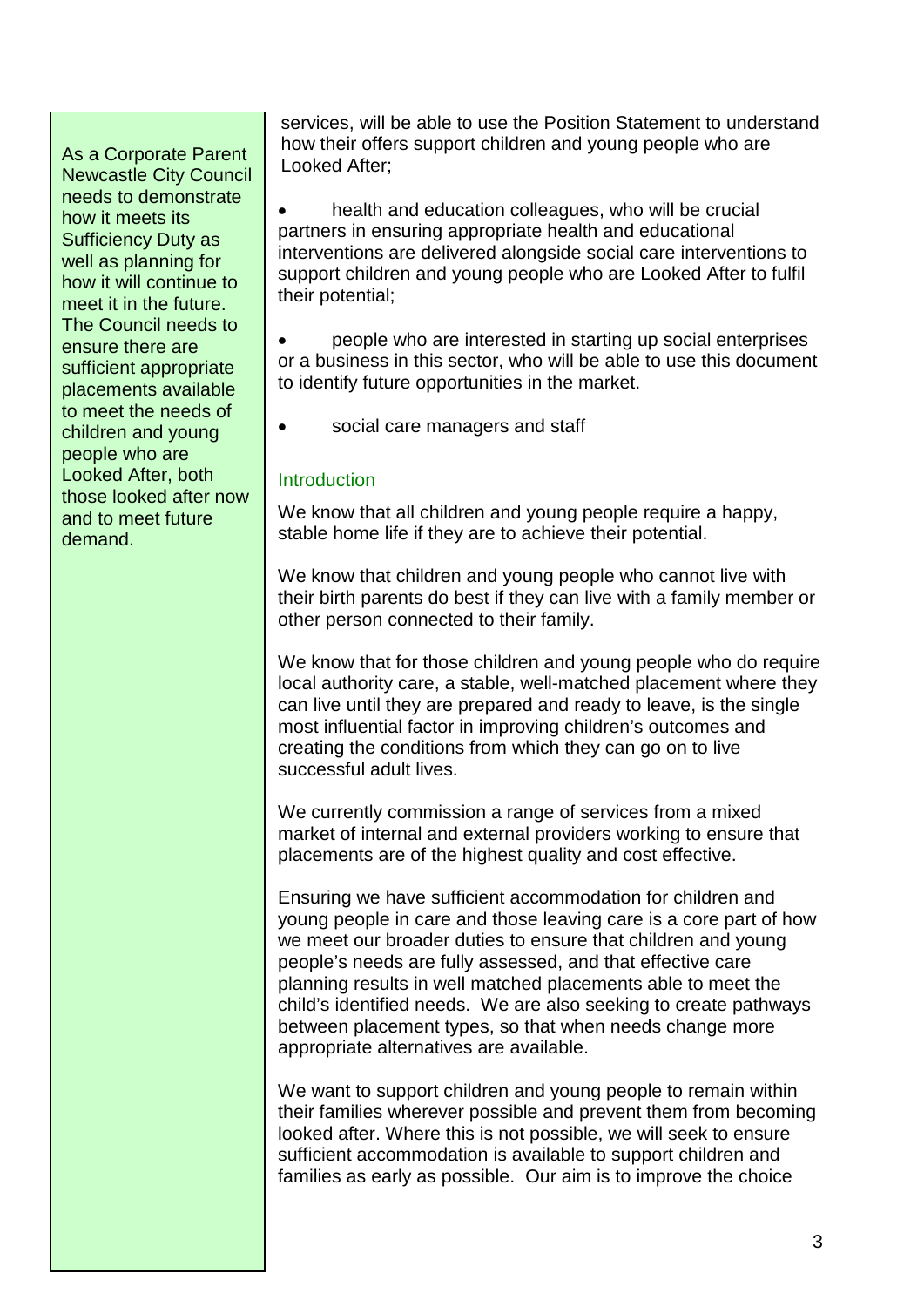# **Our Vision**

To be an effective, caring, and ambitious corporate parent

# **Our Objectives**

To support children and young people to remain with their families wherever possible and ensure sufficient accommodation where this is not possible

# **Our Story**

As at 31 March 2017 there were 535 Looked After Children in the care of the Local **Authority** 

and quality of accommodation for children; reducing placement breakdown and supporting better working together in order to reduce the numbers of children and young people coming into care. In addition, we will continue to provide, develop and commission services that deliver value for money.

In Newcastle, we take preventative action to support children and families so that fewer children and young people become looked after. Our Family Insights Project, Common Assessment Framework and Newcastle Families Programme arrangements set the direction of travel towards a more family centred, *whole family* approach, which encourages children's, young people's and adult services to identify child and wider family needs which extend beyond the individual they are supporting. Intervening early with a *whole family* approach can help avoid problems escalating to crisis level and reduce the number of families and individuals who need intensive support in the future.

#### Our Vision

We have high aspirations for our children and young people and will be strong advocates for them. We want to help the children and young people in our care to succeed in life. We are committed to being an effective, caring, and ambitious corporate parent. We care both about and for the children and young people in our care and seek to give them the skills they need to fulfil their ambitions. In addition, we expect all partners caring and working with our children to prioritise their educational needs as means of enabling them to achieve their full potential in life.

## Our Objectives

This Market Position Statement forms part of our approach to corporate parenting. It describes the services we have and our commissioning intentions for the future. Our objectives are that:

• where possible, children and young people will live safely with their families, reducing the need to be cared for by intervening early

• children and young people receive the right services and remain in care for as little time as possible

• being in care does not prevent the child or young person from acquiring the skills which will help them have a successful and fulfilling future

• there is minimal disruption wherever possible to the education of our children and all partners work collaboratively to ensure continuity and stability in terms of education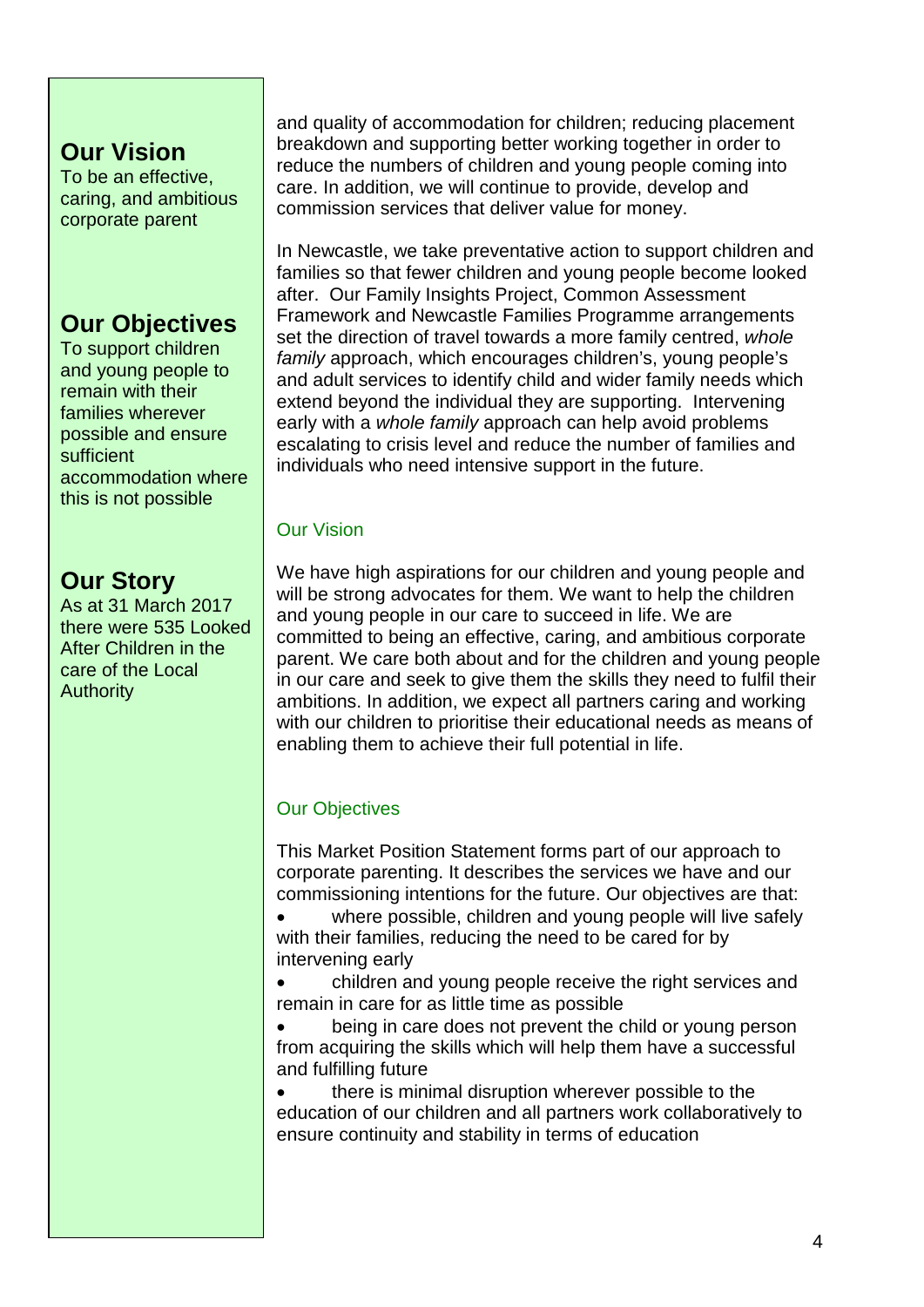- where is has been agreed that a child must be moved resulting in a move of school, all partners plan and work collaboratively, especially with the Virtual School to minimise negative impact
- we have a range of good quality local placements for children and young people, both those who are in care and those leaving care, offering local choice and achieving high levels of placement stability
- accommodation is safe and secure
- children and young people in care and those who are care leavers are supported to have improved outcomes

#### Our Story

A Looked After Child is one who is accommodated by the local authority, a child who is subject to an interim care order, full care order or emergency protection order; or a child who is remanded by court into local authority accommodation or youth detention accommodation.

Looked After Children may be placed with parents, foster carers (including relatives and friends), prospective adopters, in Children's Homes or in secure accommodation.

As at 31 March 2017 there were 535 Looked After Children in the care of the Local Authority, representing a 7% increase on the previous year (500 Looked After Children were being supported on 31 March 2016).

| Looked after children per 10,000 0-17 year olds |      |      |      |        |      |                |                               |
|-------------------------------------------------|------|------|------|--------|------|----------------|-------------------------------|
| <b>Authority</b>                                | 2012 | 2013 | 2014 | 2015   | 2016 | 2017           | <b>Direction</b><br>of travel |
| <b>Newcastle</b>                                | 101  | 100  | 100  | 89     | 88   | 94             |                               |
| <b>Statistical Neighbour Av.</b>                | 93   | 93   | 93   | 94     | 93   | 95             |                               |
| North East Av.                                  | 78   | 80   | 81   | 81     | 84   | 92             |                               |
| <b>England Av.</b>                              | 59   | 60   | 60   | 60     | 60   | 62             |                               |
| Gap-to-SN                                       | 8.5  | 6.7  | 6.6  | $-4.3$ | -5   | $-1.4$         |                               |
| Gap-to-NE                                       | 23   | 20   | 19   | 8      | 4    | $\overline{2}$ |                               |
| Gap-to-England                                  | 42   | 40   | 40   | 29     | 28   | 32             |                               |
| <b>Best - Wokingham</b>                         |      |      |      |        |      | 20             |                               |
| <b>Worst - Blackpool</b>                        |      |      |      |        |      | 184            |                               |
|                                                 |      |      |      |        |      |                |                               |
| No. of children<br>(Newcastle)                  | 550  | 550  | 555  | 505    | 500  | 535            |                               |

The table above shows that the number and rate of LAC have increased compared to 2015/16. During 2016/17 the Council saw a spike in demand for LAC placements and a higher than average proportion of complex children and young people requiring placements.

The pressures facing families in the city as a result of child poverty, cuts to income from working age benefits and from issues including mental health are significant and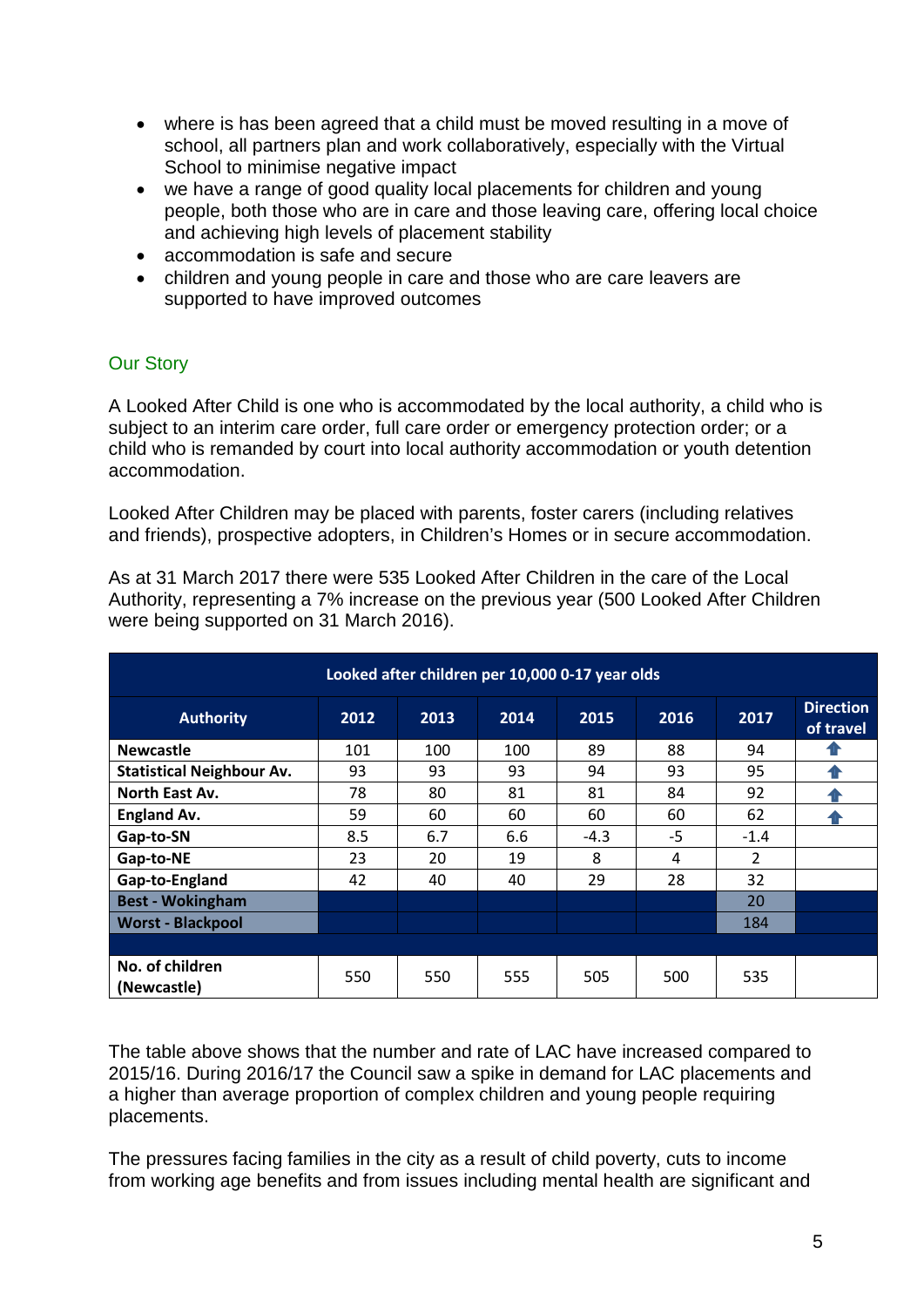show no sign of dissipating. This pressure is significant although it is not unique to Newcastle. We know that our Statistical Neighbours and our neighbouring authorities are facing similar challenges. We are 1.0 lower than our statistical neighbours, 2.0 higher than the North East average.

A recent survey by the MJ and the LGiU highlights that nationally Council's consider Children's Services to be their 'top immediate pressure'. Strikingly the Council now receive 2.6 contacts an hour<sup>1</sup>, up from 1.7 contacts per hour in 2013/14 – an increase of over 4,500 contacts each year. Demand across our system has increased significantly. This has created pressure, particularly in long term social care (one of our main levers in preventing escalation to LAC) and in 16+ where we are required to provide financial support to a growing number of CYP. In addition, the pressure associated with LAC placements is significant. We have set out three scenarios based on trends over the last 7 years. They range from the optimistic (356 CYP) to the most conservative (680 CYP), with a median (531 CYP).



Using past trends to predict the future comes with caveats particularly with such a volatile population. However, this slide illustrates the potential range of our future LAC population. In response, our task is to ensure that we have the right cost effective placements available to appropriately meet the needs of CYP.

<span id="page-5-0"></span> <sup>1</sup> Based on a 12 month rolling average as at end December 2017.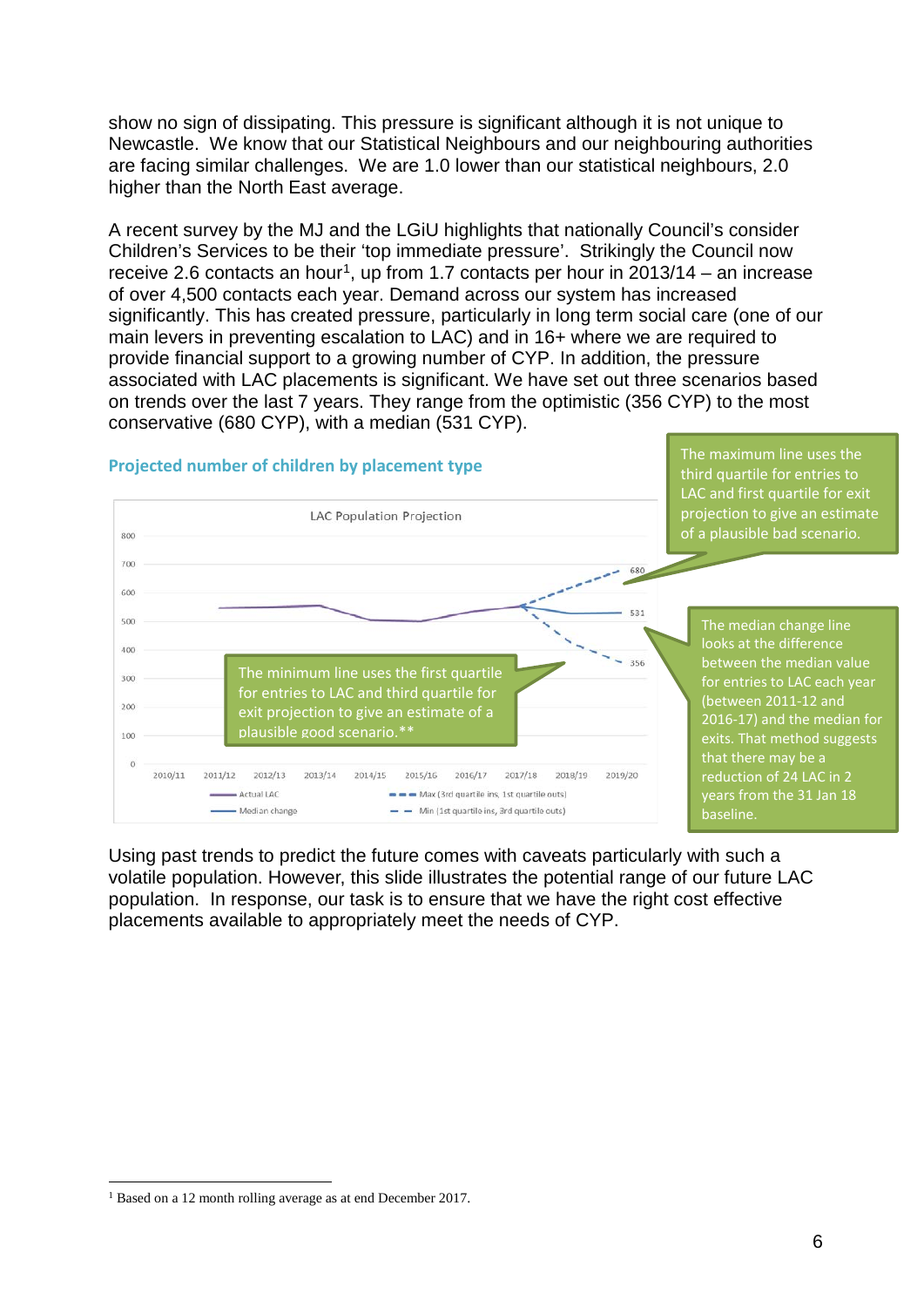## **What we do Early Intervention**

• CAMHS

• Common Assessment **Framework** 

- Newcastle Families Programme
- MST Child Abuse and Neglect Service
- Family Group **Conferencing**

#### **Foster Care**

- Newcastle's Foster a Future programme (in house)
- Newcastle's Build a Future programme (in house)
- NE7 (The Council leads a consortium, working with 6 other local authorities in the region to contract with Independent Foster Care Agencies (IFAs), (known as the NE7)
- Staying Put requirements

# **What we do**

#### **Early Intervention**

We have carried out a whole system review of family services from age 0-25 in order to develop investment opportunities for long term sustainable family support with a strengthened focus on prevention and early intervention services. This will enable us to expand the provision of early intervention services and help to reduce the need for children and young people to enter care.

To reduce the amount of time children and young people spend in our care, we have introduced frequent reunification meetings.

Through investment in our MST Child Abuse and Neglect Service, we work with children at risk of abuse and neglect to enable them to remain safely at home wherever possible. We are seeking investment in Family Group Conferencing, strengthening the involvement of wider family networks in planning and maintaining the safety of children and young people outside of the care system.

We will continue to look for additional opportunities to invest in evidence based preventative services.

#### **Fostering and Staying Put**

78% of our Looked After Children population were in foster placements at 31 March 2017, with 253 children in foster placements outside of the Newcastle boundary. We have seen the proportion of placements in Newcastle shift towards greater use of in house foster placements and away from external fostering placements. Challenges to this include ensuring sufficiency for large sibling groups, children and young people with high care needs and children and young people in the criminal justice system.

Along with six other Councils, we have worked together to develop a contract that ensures where a child or young person is placed into foster care we know that the service will support that child or young person to achieve the best outcomes possible (NE7).

Build a Future is our innovative tier 4 fostering offer, working with children and young people currently in independent residential placements to support them to step down in to more cost effective in house fostering placements. We are currently recruiting the fostering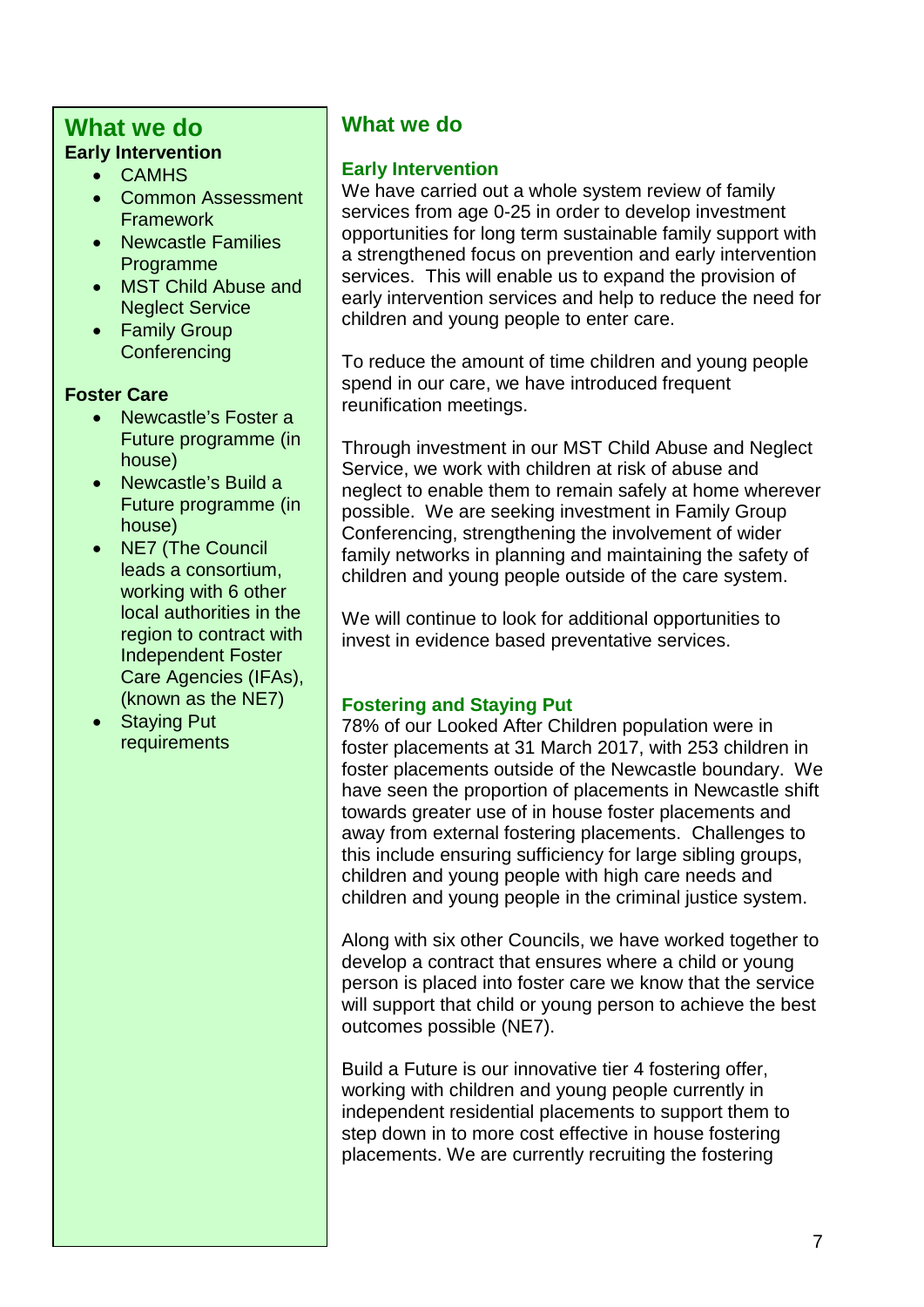## **What we do Residential Care**

- In house residential provision
- NE12 (The Council leads a consortium, working with 10 other local authorities in the region to contract with residential care providers, independent special schools and colleges and short break services)
- Secure Children's Homes
- Secure Remand placements
- Unaccompanied Asylum Seeking Children
- High Care Needs placements
- NE12+ Independent Special Schools and **Colleges**
- 16+ Accommodation

#### **Adoption**

• Post Adoption Support **Fund** 

#### **Advocacy**

Children's advocacy; Independent Investigating Officers (IIO) (Children's complaints), Independent Persons (IP) (Children's complaints), Panel Chairs and Panellists for Stage three statutory Children's Social Care complaints; Independent Persons for Secure Accommodation reviews

#### **Newcastle Gateway to LAC**

Overview and scrutiny panel for internal and external placement requests

households and we anticipate that this service will launch in May 2018.

Foster a Future is our established in-house fostering offer at tiers 1-3. We plan to invest in this service in order to recruit an additional 30 fostering households to increase our in-house capacity.

We support 36 young people in Staying Put placements. Formal arrangements are now in place with both internal foster care placements and with external IFA providers which will ensure this type of support continues to be available to young people who wish to remain with their foster carers.

We will continue to monitor foster placements to make sure they are effective, fit for purpose and support looked after children and young people to meet their goals.

We have identified the need to work with providers to encourage them to develop their range of foster carers, for example BME carers, those able to take sibling groups or teenagers as we recognise the need to increase opportunities in this area.

#### **Residential care**

We have two of our four in-house residential services rated as "Outstanding" by Ofsted with one rated "Good" and the other requires improvement. We are ambitious that all four services this year will achieve "Good" or "Outstanding". We also ensure when procuring placements that the external providers we work with are rated as at least "Good" overall.

Most of our placements are within the City, however, we currently support 27 children and young people in residential placements which are outside of the City. For some, this is the right thing to do, for others, we have identified that the only reason they have been placed out of area is because we did not have a suitable placement available in the City. We have therefore reviewed the use of out of area residential placements and have identified the need to develop a service which can support children and young people who have complex needs.

The Council has led on the establishment of a Flexible Procurement Agreement on behalf of the participating Local Authorities and their respective Clinical Commissioning Groups (referred to as NE12) to purchase placements for children and young people in: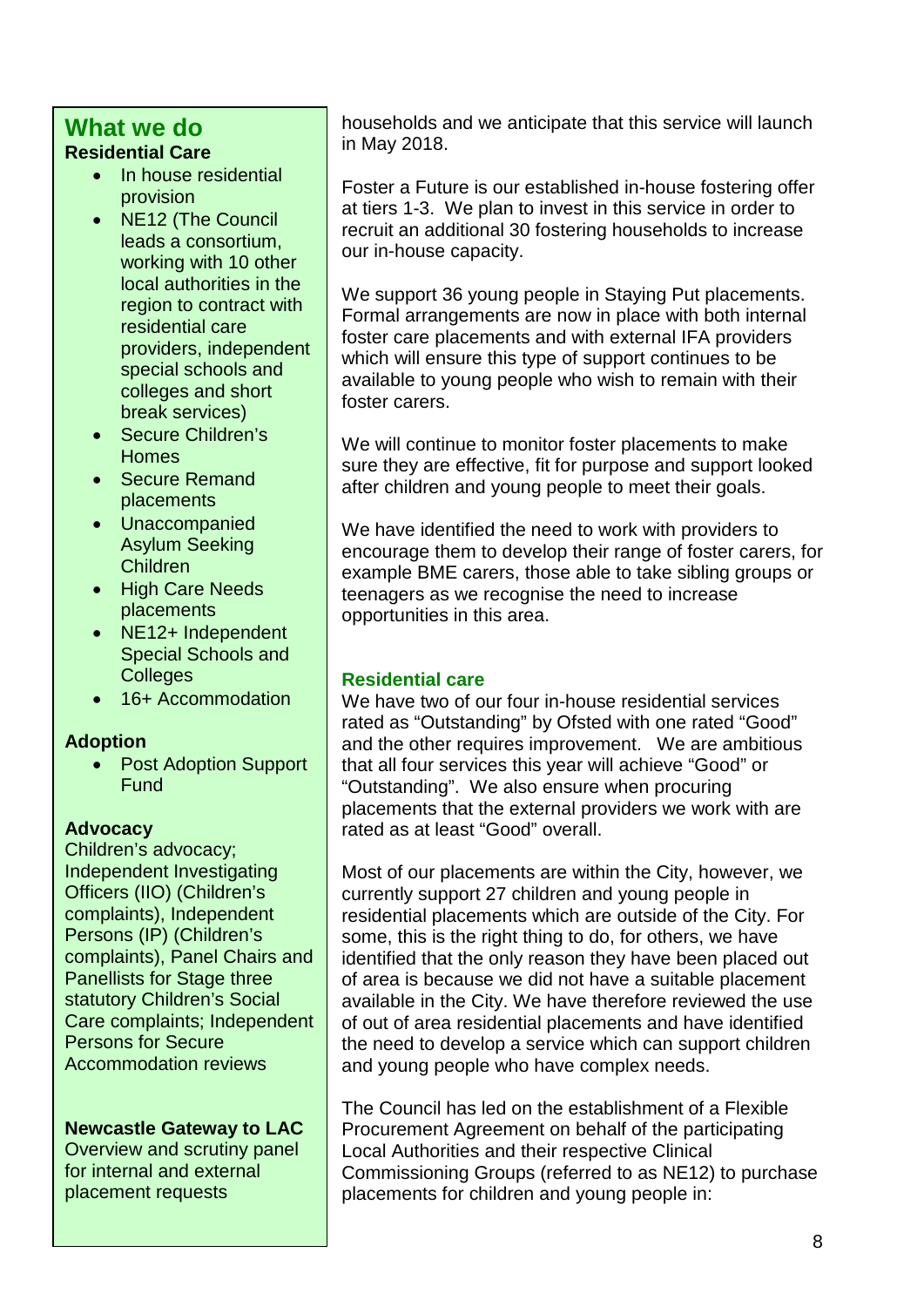- Pre 16 and Post 16 placements within independent special schools and colleges; day placements; weekly boarder placements and 52 week residential placements;
- Placements in Residential Children's Homes for children and young people aged 0-18 years;
- Placements in Ofsted registered Residential Short Break services for Children and Young People aged 0-18 years.

We also have in place our own local Independent Living Framework. Both of these initiatives have been designed to ensure the availability of the right cost effective placements.

We have also looked at our in-house services and know that our in-house residential units were and continue to operate at capacity. We have sought capital funding to rebuild one service identified as environmentally no longer fit for purpose. We are also seeking to develop and expand our existing residential care offer in the following ways to aid our placement sufficiency:

- We are seeking to develop a new Satellite Unit a 3 or 4 bedroom property linked to Airey Terrace that we can access quickly to provide placements for complex children and young people. This provision will provide time to stabilise children and young people before sustainably stepping down to less expensive placements. We are working with the Fairer Housing Unit and YHN to secure a suitable property;
- We are seeking to develop a new adolescent hub, designed to make change with young people so that the majority are able to return home or step down to less expensive placements. The hub would also provide a skilled outreach offer that enables challenging adolescents to remain in non-residential placements. We are drawing on national best practice in the design of the hub. We are also working with the Fairer Housing Unit to identify suitable sites that would be subject to political and planning agreement. This proposal will not go live until 2020.

#### **16+ unregulated supported accommodation**

Unregulated support and accommodation services are available to young people aged from 16 years up to their  $18<sup>th</sup>$  birthday. The Providers operating under this category will not be regulated or inspected by Ofsted, and are categorised as 'unregulated' provision.

*"Accommodation for young people aged over 16 remains an area of challenge and fluidity and a provider can provide accommodation for young people over the age of 16 without registration. However, the level of care provided is not specified in the Care Standards Act and clearly some young people as they move into independent living require some level of support in order to make the transition. This level of care usually reduces over time and does not include the provision of meals, medication, personal care etc. The young people are free to come and go as they wish. Staff may be present for parts of the day and even overnight for security reasons but are not*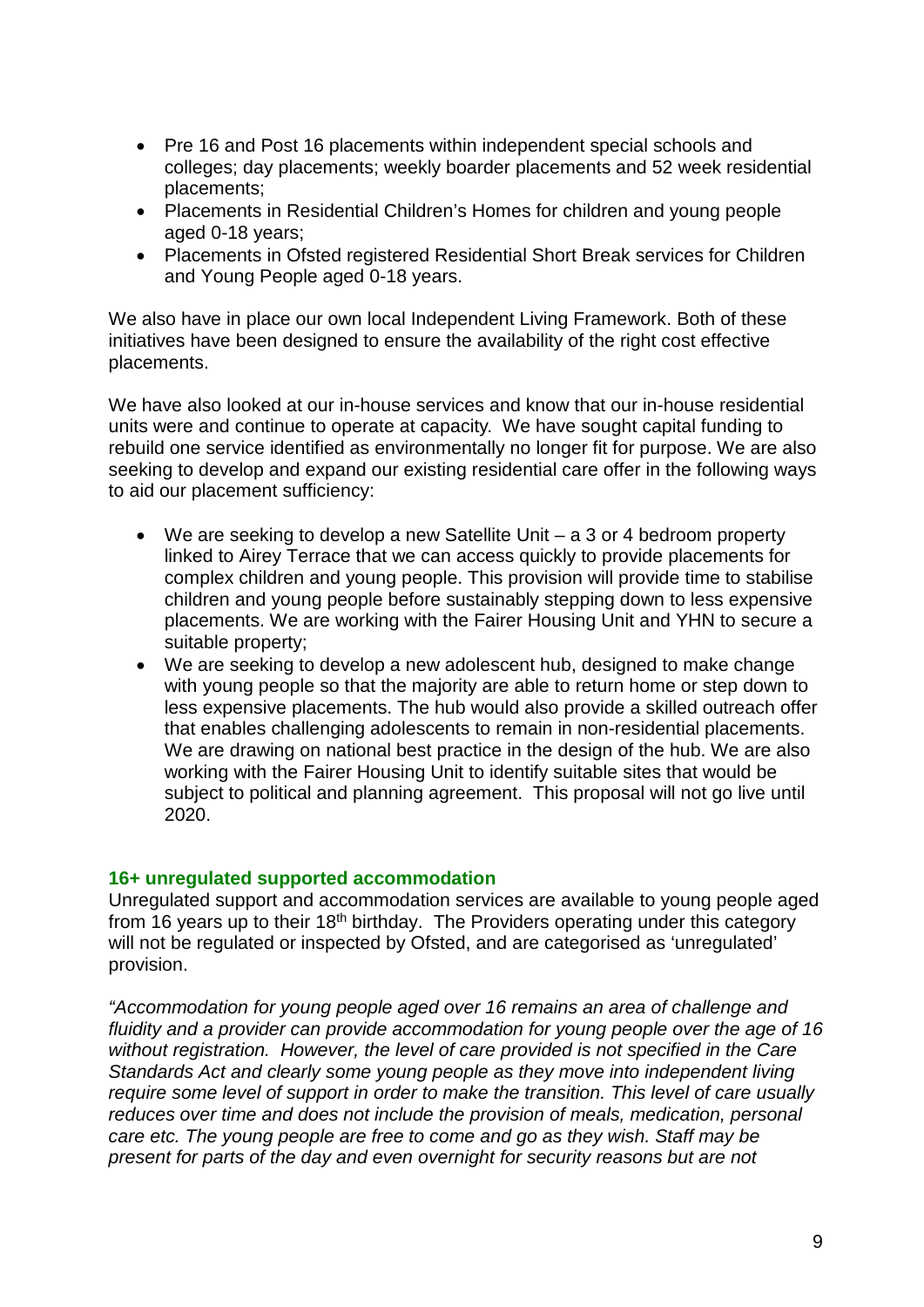#### *providing direct care. These are unregulated settings and can operate without registration." (Ofsted correspondence to Director of Children's Service, 4 May 2017)*

It is important to note that provision under this category will not include care responsibilities on the part of the Provider, and Providers will be working towards developing or sustaining young people's capacity to live independently within the community and avoid unnecessary use of more intensive forms of care and support. The monitoring of all changes of placement and requests for placements is overseen by the Care and Resource Panel in order to provide senior management oversight of the types for accommodation used in support of care leavers or those preparing to leave care.

There were approximately 43 placements made under unregulated provision in the last five years and currently there are 12 young people aged over 16 in unregulated supported accommodation, place with 4 local providers.

We are currently working towards putting in place a Flexible Procurement Agreement for unregulated support and accommodation to commence during 2018. This will provide an approved list of providers of unregulated accommodation and support which can be used when required in accordance with an individual's needs. In putting in a place a Flexible Procurement Agreement we are seeking:

- To manage the provider market more effectively setting out clarity of terms in relation to price and quality
- Broadened range of options available for young people more choice and control in the accommodation and support available
- A fast and efficient response when procuring 'individual' placements which can be 'called off' immediately (including clarity for young people, social workers and providers of options available)
- Wide geographical coverage
- A comprehensive list of suitable providers that are risk assessed and have been assessed as meeting required quality standards – continuously driving up quality of accommodation of support and outcomes
- A focus on outcomes and preparing for successful transition to adulthood, including longer term outcomes

Engagement and consultation with providers during 2016 and 2017 have help to shape the future arrangements which will include provision of:

- Lot 1 Multi-occupancy accommodation with 24 hour support, 7 days a week
- Lot 2 Dispersed accommodation (solo units) with one-to-one support 24 hours a day
- Lot 3 Dispersed accommodation (solo units) with a minimum of 5 hours floating support each week

#### **Adoption**

We have invested in increasing the capacity of our Adoption Service including the introduction of 'Family Finders' and this has helped us to move children and young people through the adoption process in a timely manner.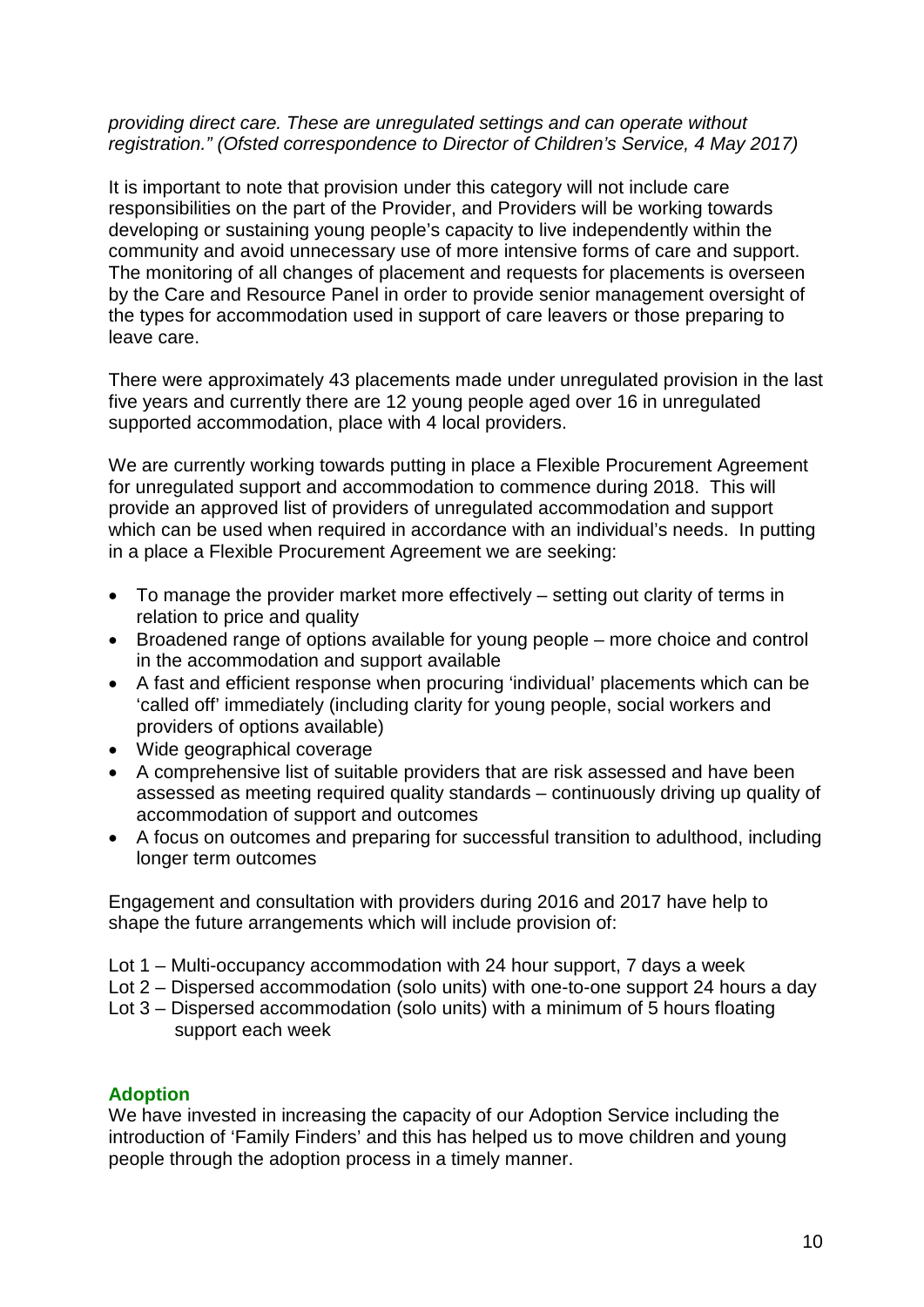We will continue to monitor the impact of this approach by looking at the number of children and young people adopted and the time taken to complete the process.

#### **Advocacy, Children's Complaints and Independent Persons for Secure Accommodation reviews**

The Local Authorities have a statutory obligation to provide:

- 1. Children's advocacy
- 2. Independent Investigating Officers (IIO) (Children's complaints)
- 3. Independent Persons (IP) (Children's complaints)
- 4. Panel Chairs and Panellists for Stage three statutory Children's Social Care complaints
- 5. Independent Persons for Secure Accommodation reviews

The Council is currently lead Local authority, in collaboration with other regional Local Authorities, to put in place a single procurement solution to cover these five service areas via a competitive tender exercise. This exercise is ongoing.

#### **Placement Panel – Newcastle City Council Gateway**

We are reviewing our multi-agency Placement Panel arrangements, including the membership and terms of reference, to enable greater challenge and more consistent decision making and we have amended the timescale for reviews to increase opportunities for challenge by Independent Reviewing Officers. Newcastle City Council Gateway will act as an overview and scrutiny forum for LAC placement requests for both internal and external provision.

The Gateway will:

- Act as a gatekeeper for requests for LAC accommodation.
- Provide a regular forum and process to ensure effective planning to achieve identified outcomes.
- Confirm the validity/accuracy/currency of plans and other information about the Child/Young Person that will be used to source placements
- Review on a weekly basis all entrants into the Looked After system
- Consider the appropriate match of placement requests for both internal (in house), external and specialist resources.
- Review on a weekly basis exits from the Looked After system.
- Offer opportunity for appropriate challenge for placement options and choices.
- Develop and maintain an understanding of specific reasons for becoming Looked After in order to identify trends and resources needs.
- Manage and review uplift requests amendments to existing placements that are not the result of a placement move; for example, increase in staffing levels.
- Ensure notice periods are managed to ensure the Council is not paying notice periods for planned moves
- Provide quidance to social workers

#### **Young People as Service Users**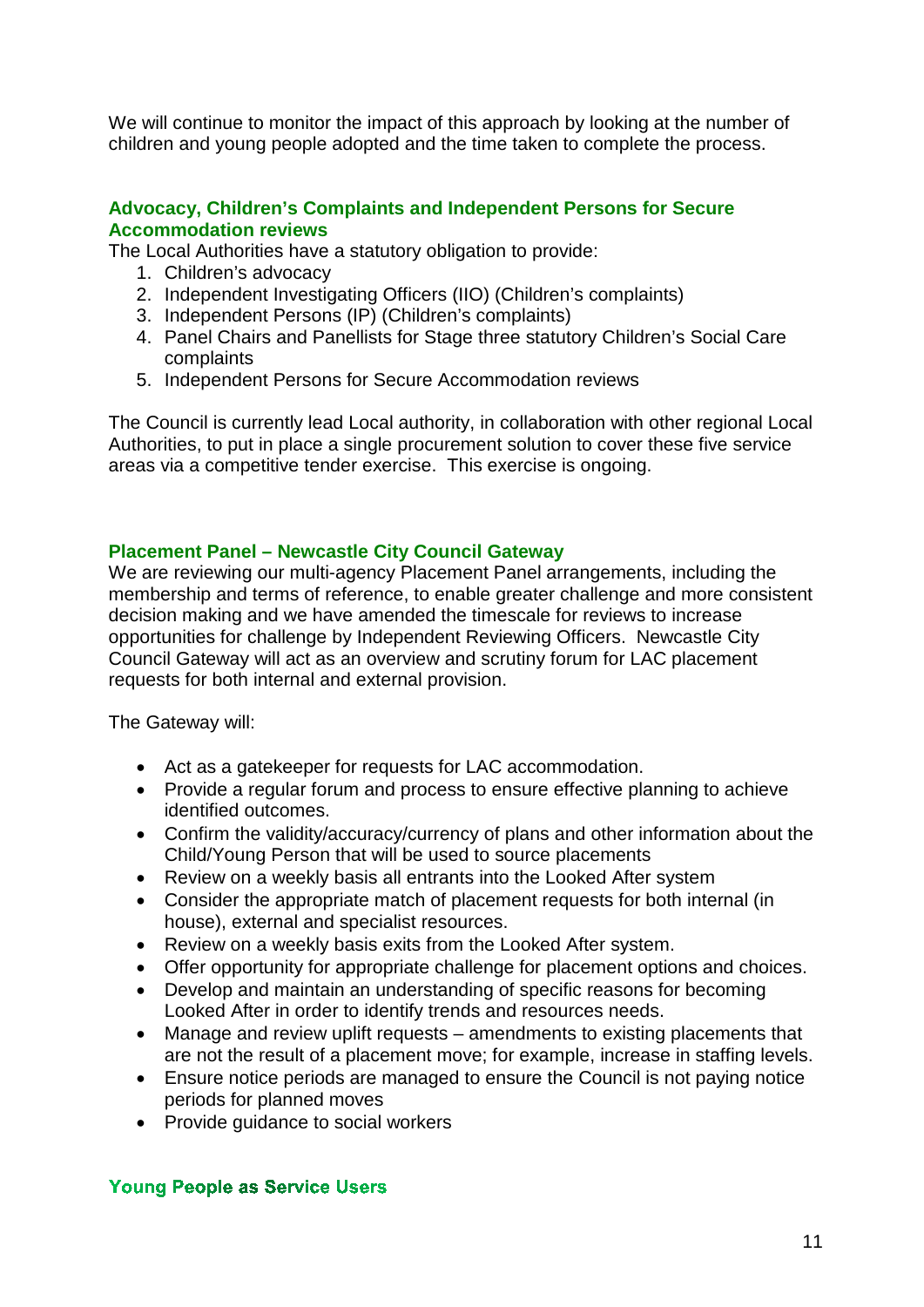Newcastle Care Leavers Council are a group of former Looked after Children aged between 16 and 25. During 2017, members have led on the following activities:

- We have attended several conferences around the country this year gathering information and sharing best practice with different authorities.
- We have shared our experiences and knowledge with other authorities to help them become aware of best practice with children in care and care leavers.
- We have spoken at regional meetings of the Chief Executives and heads of council sharing experiences.
- We have attended the annual Catch 22 conference in Salford and won two awards at the conference for best new Logo design.
- We have shared our views and voice with a range of local services and departments through a variety of formats to help professionals understand care leavers' needs.
- We have developed and executed a training program for staff who work with young people in care or who have left care.
- We advocate for care leavers who need support within our group.

#### **Newcastle Care Leavers Council members have reported the following in relation to their feelings about being in care**

*When going into care and moving around care we have felt: Confused, Anxious, Nervous, Lost Surprised, Tired ,Angry, Suicidal, Happy Hardened, Weird, Thirsty and Hungry Trapped, Unsure, Depressed, Ill Isolated, Panicky, Scared, Jealous Over the moon! Bereaved (WHEN WE HAVE LOST SIBLINGS)*

#### **Things that make it better:**

*Good foster carers who treat you like family People who actually talk to you and don't judge you More support and training Doing things we like People who have time for us Keeping a good social worker Foster Carers and Res staff who do not give up*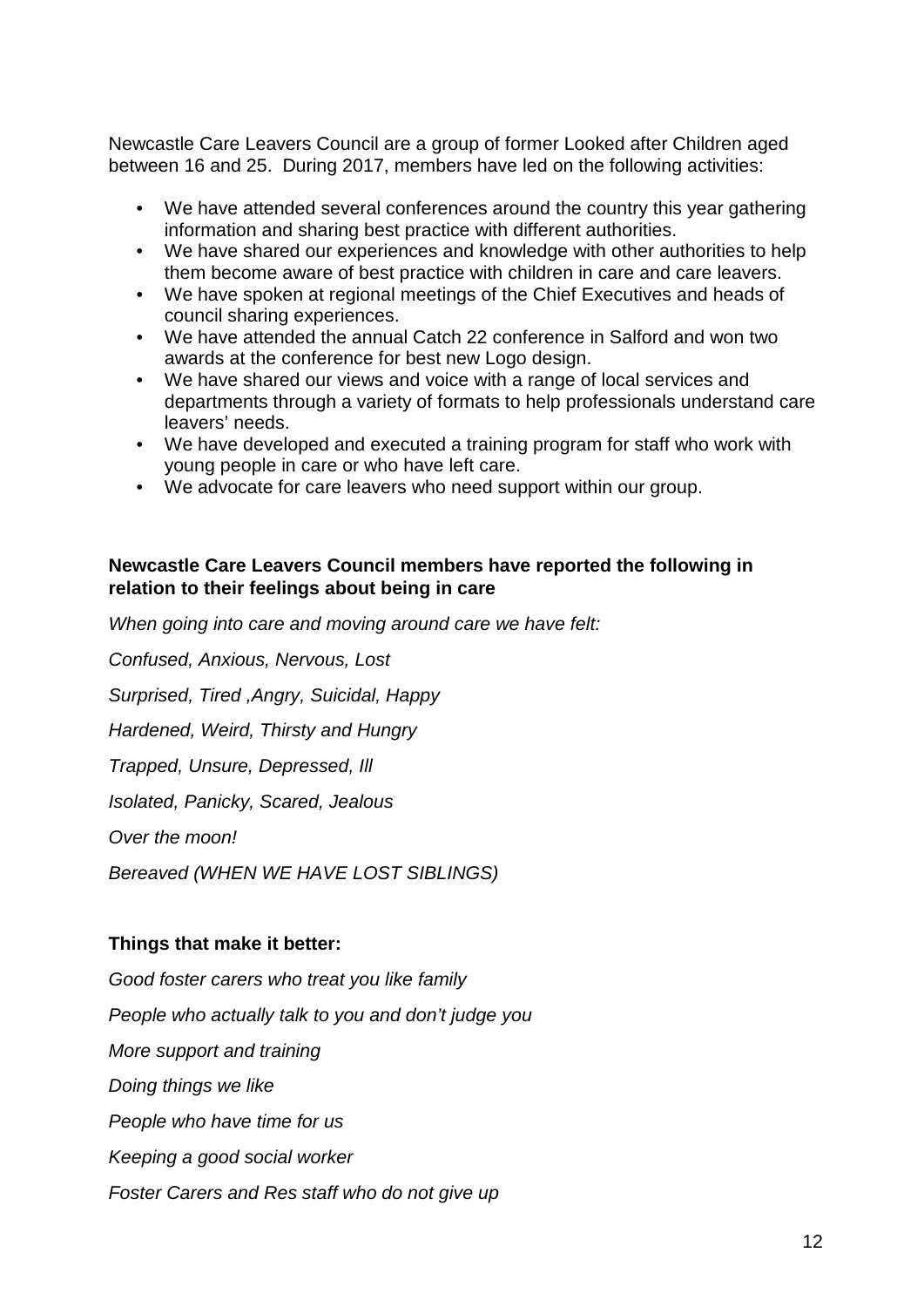*Having fun things to do, being around people who can make us smile and laugh*

*Being straight with us Give us time to trust and don't give up on us Don't ever get angry when we mess up*

#### **Voices for Choices - Viewpoint**

In addition we also review information gathered from Viewpoint which provides an electronic on line questionnaire which seeks the views of LAC on all aspects of their care and the services provided.

Regular reports are compiled and Viewpoint continues to be completed by a significant proportion of looked after children and young people in Newcastle with the support of the two Viewpoint workers.

#### Who are our Looked after Children and Young People?

Of the 535 Looked After children and young people on 31 March 2017, 51% were male; 49% were female. 83% identified as white British with the highest proportion being 15 years or over. Of the 535 Looked after children and young people, 4 were unaccompanied asylum seeking children who were all male and over the age of 15. This represents less than 1% of the total looked after population.

107 children (20%) had a disability classification. 254 children were looked after under a full Care Order and 146 under voluntary Section 20 arrangements.

334 of the 535 children had been looked after continuously for at least 12 months. At 31 March 2017, 8% of children were in at least their third placement in a 12 month period, with one child having had seven or more placements in 12 months. Almost three quarters of children looked after continuously for 2.5 years have been in the same placement for 2 years or more. Newcastle compares favourably with statistical neighbours and the national average for both short and long term placement stability.

**Placement type usage**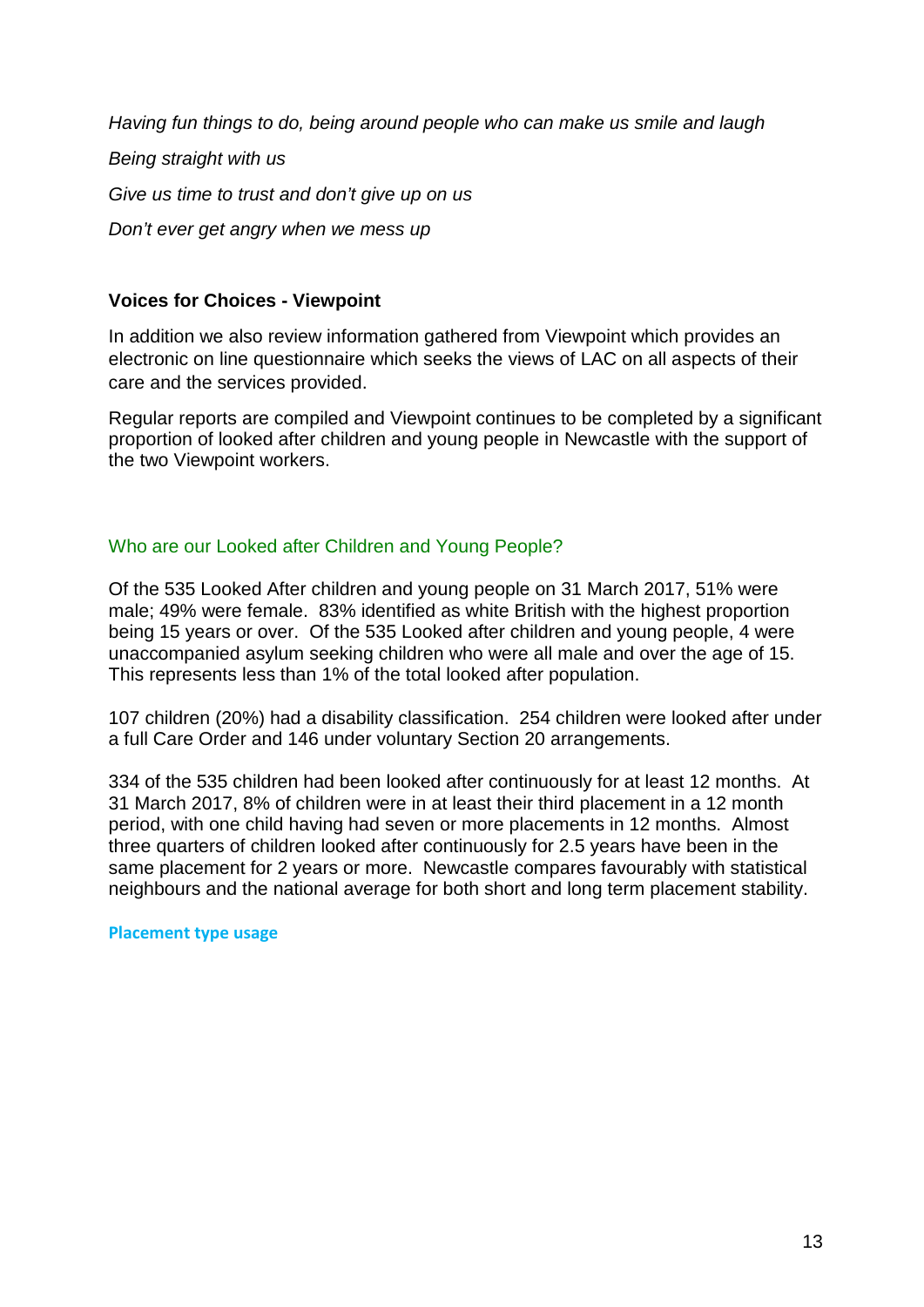

#### Finances and funding

The charts on the below outline the total spend by Newcastle City Council on Looked After Children and young people for financial Year 2016-17.

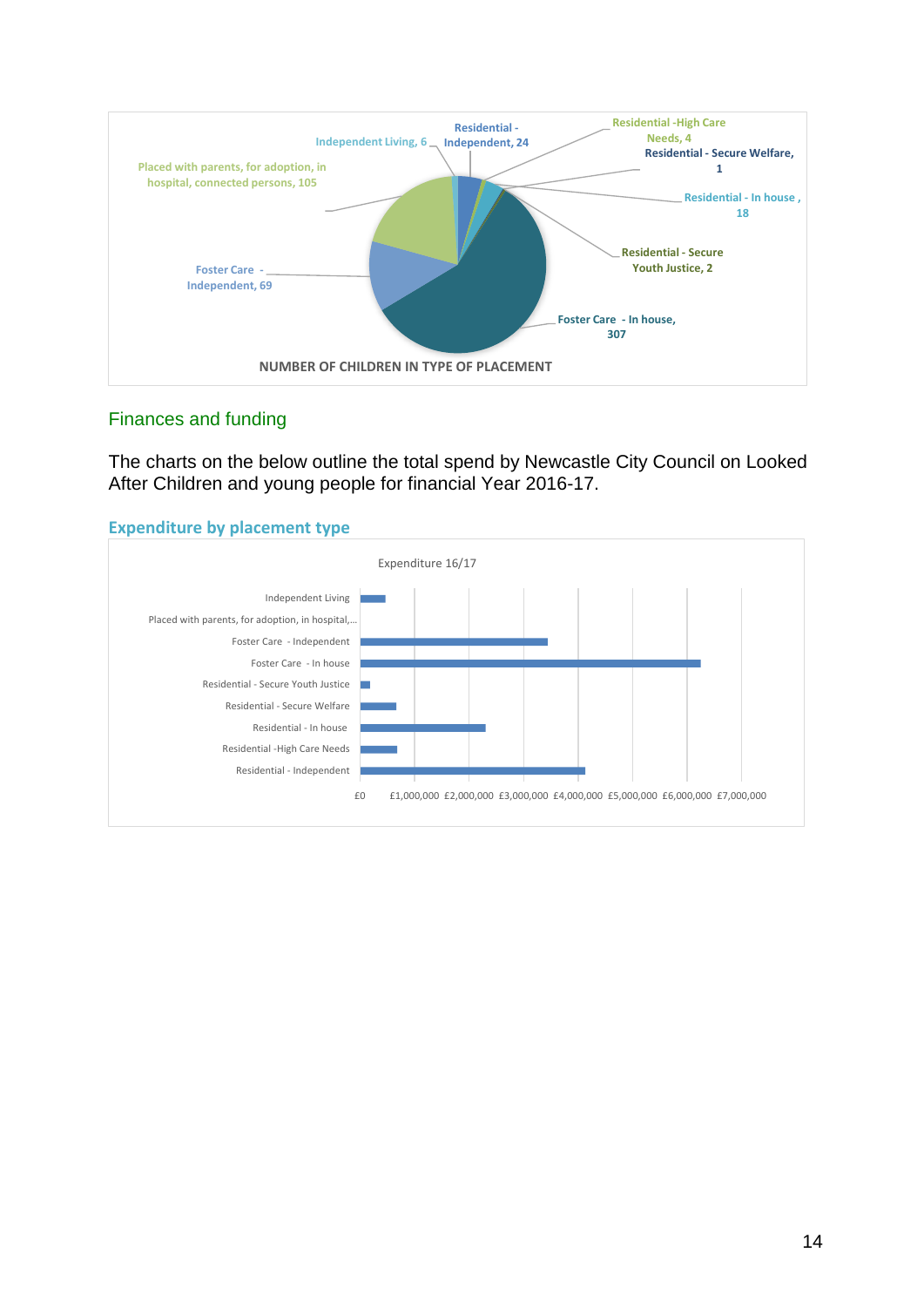## **What this means**

As a Corporate Parent, we aim to improve outcomes for children and young people by:

- Reducing the number of children and young people coming into care by intervening earlier;
- Increasing the number of children and young people returning home, where appropriate, and in a timely manner;
- Increasing choice and range of placements available within the local area, whilst recognising that out of area placements in some cases may be a more positive option;
- Commissioning jointly with other authorities in the region where appropriate to achieve increased value for money, sufficiency of provision and drive up quality;
- Improving the stability and quality of placements to meet the individual needs of children and young people who need to be looked after, with due regard to their age, ability, gender, ethnicity and religion;
- Maintaining and supporting placements for those children and young people that are settled in their placement and where possible seek a long term match;
- Ensuring that those placed for adoption are matched with a loving family as quickly as possible;
- Supporting integration between looked after children and young people's services, health and education.

#### What this means for providers

Where children and young people do need to become looked after, we need to strengthen our focus on permanency, increase discharges and reduce the amount of time children and young people spend in the care system, ensuring those who can, can return home as soon as it is safe and that families are supported to continue to keep them safe.

For those children and young people who can't return home, we need to provide a suitable permanent home without delay to improve children and young people's outcomes and encourage successful transition to adulthood. The Council believes that outcomes for children and young people are better met if they are placed near to their family and friends within a family setting, and therefore the aim is to place children and young people in or as close as possible to Newcastle, where appropriate. High quality placements within the local area can help to avoid disruptions to the child's education or training, keep sibling groups together, where appropriate, and ensure better integration of services. We place a high priority on education needs as an important element in young people reaching their full potential and we will work with providers to ensure continuity and stability in the education provision for young people so as to minimise any disruption.

We will do this by actively recruiting local people who are able to adopt or foster children and young people using both informal advertising, e.g. word of mouth and formal publicity campaigns. We will particularly seek to recruit those who are able to support larger sibling groups**.**

There is an ongoing campaign to recruit more adopters to provide more opportunities for children and young people to be permanently placed with a loving family, where appropriate.

We also recognise that sometimes this approach will not be appropriate and the child or young person may need to be placed at a distance from a particular locality or certain individuals.

Effective commissioning, including jointly commissioning with regional authorities where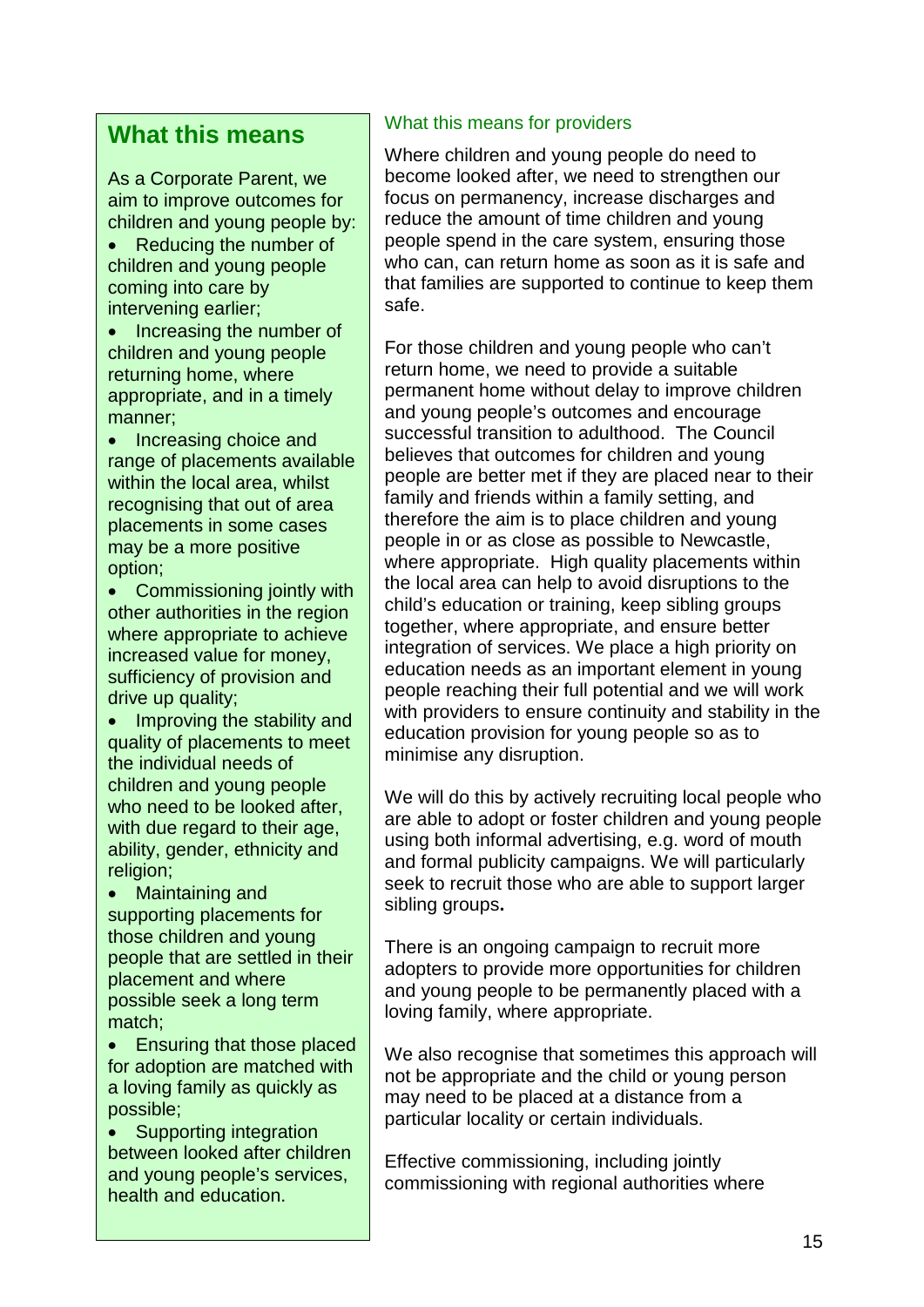appropriate, will improve placement choice, reduce placement breakdown, increase value for money and support integration between looked after children and young people's services, health and education to reduce numbers of children and young people becoming looked after in often high cost placements.

We work with other Councils in the region to develop opportunities for education, residential and building based short break providers. We have also identified a need to increase the number of in-house residential placements, including the potential to develop a "step- down" service which will support children and young people in their transition from residential care to independence.

We require providers to work with us and key stakeholders to maintain and stabilise placements in order to improve outcomes for children and young people through placement stability, to be flexible, driven and outcome focused to achieve multi-agency 'wrap around' responses to improve outcomes for looked after children and young people. In addition we will strive to wherever ever possible ensure young people have consistent and regular staff support which is conducive to achieving good outcomes. Consistently in staff support is appreciated by children and young people.

While we are not seeking to increase the numbers of places we have available, we will continue to work with providers to ensure that there is a comprehensive outcomes framework which can be used to ensure children and young people are supported to achieve their goals.

We want to improve outcomes for care leavers – we need to work closely with health partners and adults' services to improve transition planning around the physical and emotional health needs of young people leaving care, particularly those who are vulnerable and at risk of not receiving the health services they need as adults. There needs to be greater focus on the need for providers to prepare young people for independence, this will include more emphasis on the provision of independent living skills for young people and focused support enabling access to education, employment and volunteering opportunities. We will continue to work with partners from health to improve the support children and young people in order to meet any continuing health and social care needs.